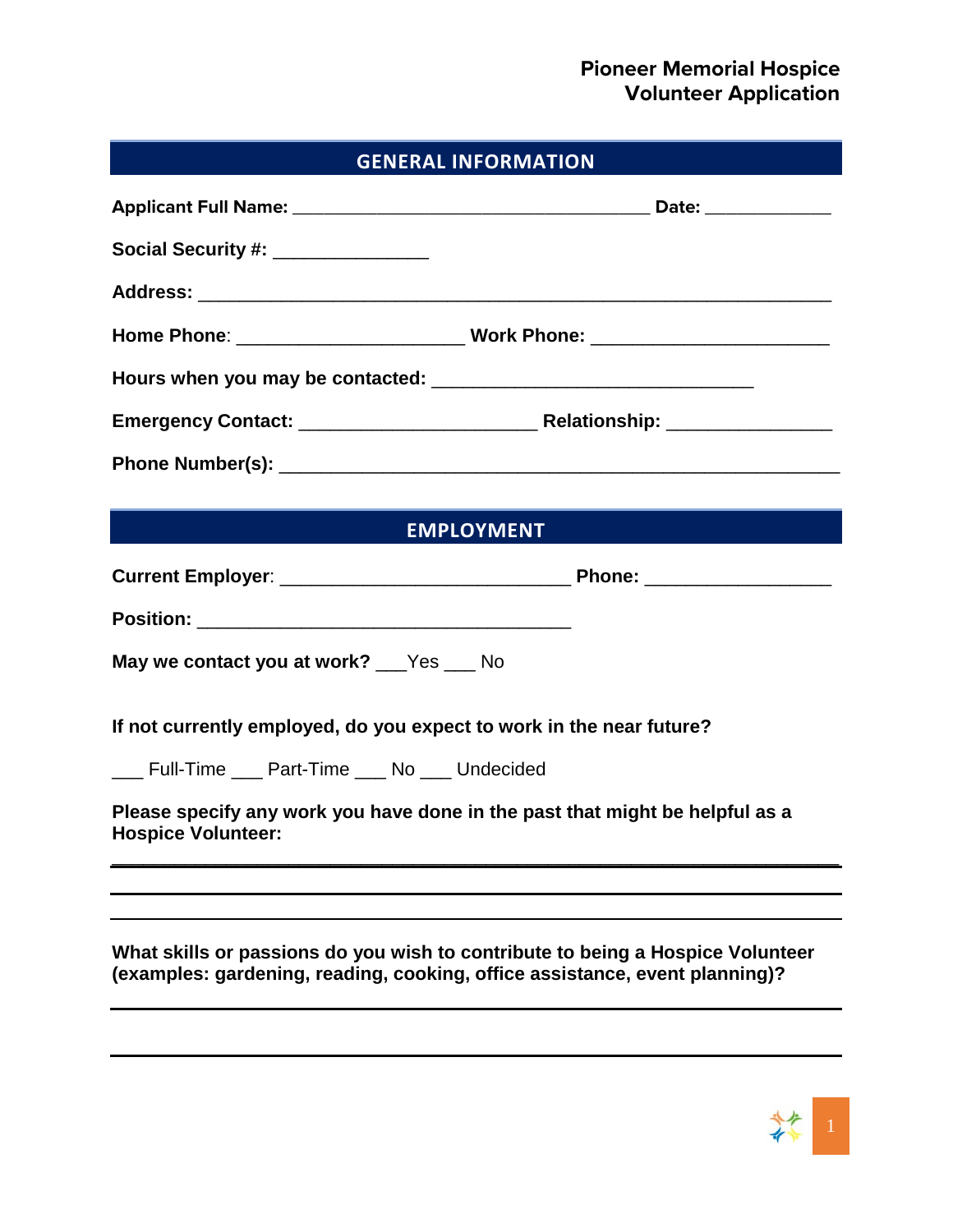## **EDUCATION**

**Do you have a high school diploma or equivalent?** \_\_\_ Yes \_\_\_ No

**Have you attended any college/professional technical schools?** \_\_\_ Yes \_\_\_ No

| <b>Name of School</b> | <b>Field of Study</b> | <b>Units</b><br><b>Earned</b> | <b>Degree Earned</b> |
|-----------------------|-----------------------|-------------------------------|----------------------|
|                       |                       |                               |                      |
|                       |                       |                               |                      |
|                       |                       |                               |                      |
|                       |                       |                               |                      |

**Future Education?** \_\_\_ Yes \_\_\_ No \_\_\_\_ Full-Time \_\_\_ Part-Time

#### **PREVIOUS VOLUNTEER WORK**

**Are you currently, or in the past, been involved in volunteer work?** \_\_\_ Yes \_\_\_ No

| <b>Type of Volunteer Work</b> | <b>Approximate Dates</b> |
|-------------------------------|--------------------------|
|                               |                          |
|                               |                          |
|                               |                          |
|                               |                          |
|                               |                          |
|                               |                          |
|                               |                          |
|                               |                          |
|                               |                          |
|                               |                          |
|                               |                          |
|                               |                          |

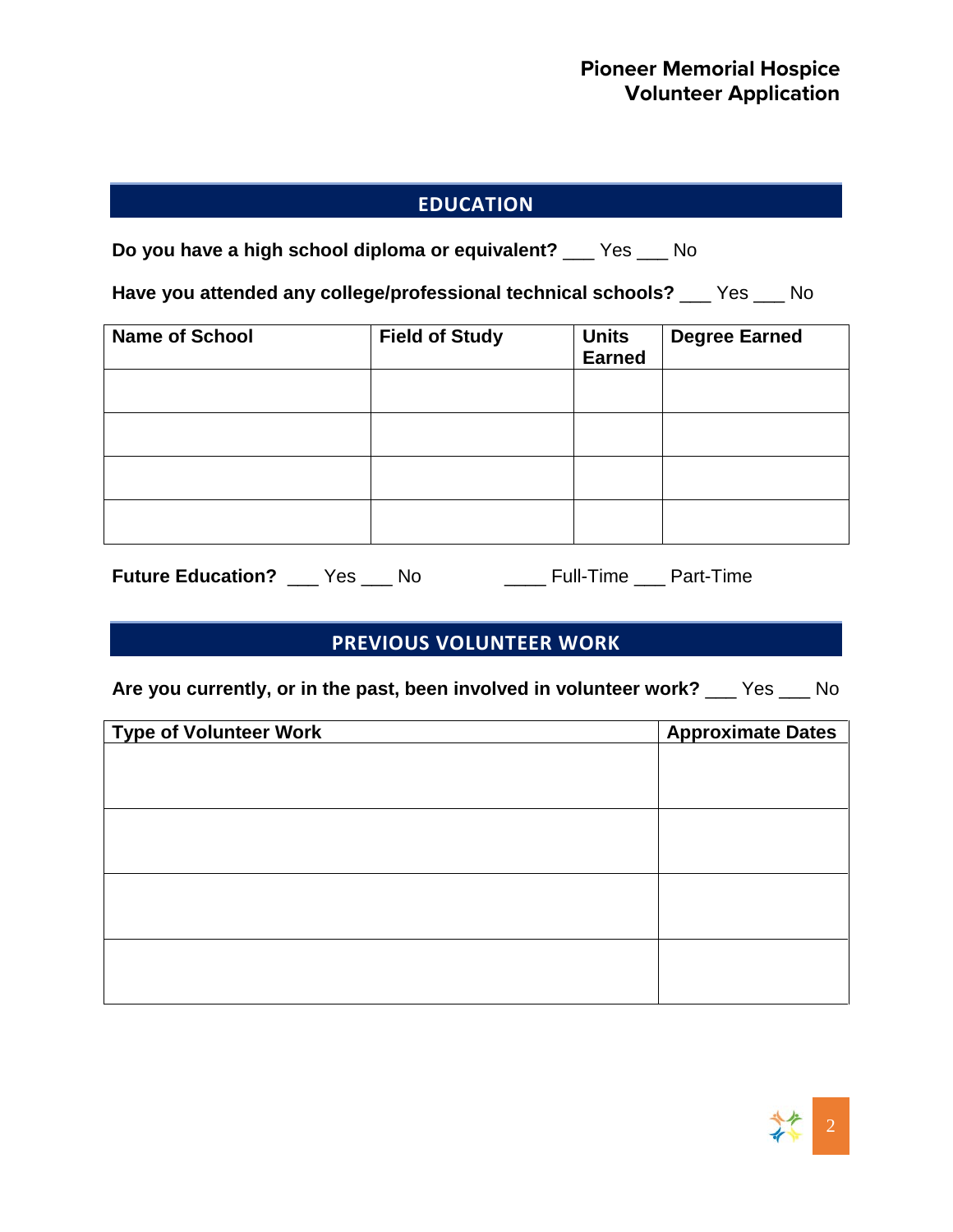| <b>HEALTH</b>                                                                                                                   |
|---------------------------------------------------------------------------------------------------------------------------------|
|                                                                                                                                 |
| How would you describe your overall health? ____ Good ____ Fair ___ Poor                                                        |
| Do you have any physical restrictions that might affect your placement as a<br>volunteer? _____ Yes _____ No                    |
| If yes, please specify:                                                                                                         |
| Have you ever had a catastrophic illness? (cancer, heart attack, stroke, etc)?                                                  |
| If yes, please specify type of illness and date:                                                                                |
|                                                                                                                                 |
|                                                                                                                                 |
| <b>TRANSPORTATION</b>                                                                                                           |
| Do you have an Oregon Driver's License? __ No __ Yes License #:_____                                                            |
| Do you have an automobile at your disposal? __ Yes __ No                                                                        |
| Do you have automobile insurance with excess liability coverage (\$100,000)<br>$\rule{1em}{0.15mm}$ Yes $\rule{1em}{0.15mm}$ No |
| <b>AVAILABILITY</b>                                                                                                             |
| How often are you available to work as a volunteer?                                                                             |
| ___ Once/week ___ Several times/week                                                                                            |
| Less than 2 hours/week ___ More than 2 hours/week                                                                               |
| What hours are you available?                                                                                                   |
| Daytime ____ Evenings ____ Weekends                                                                                             |

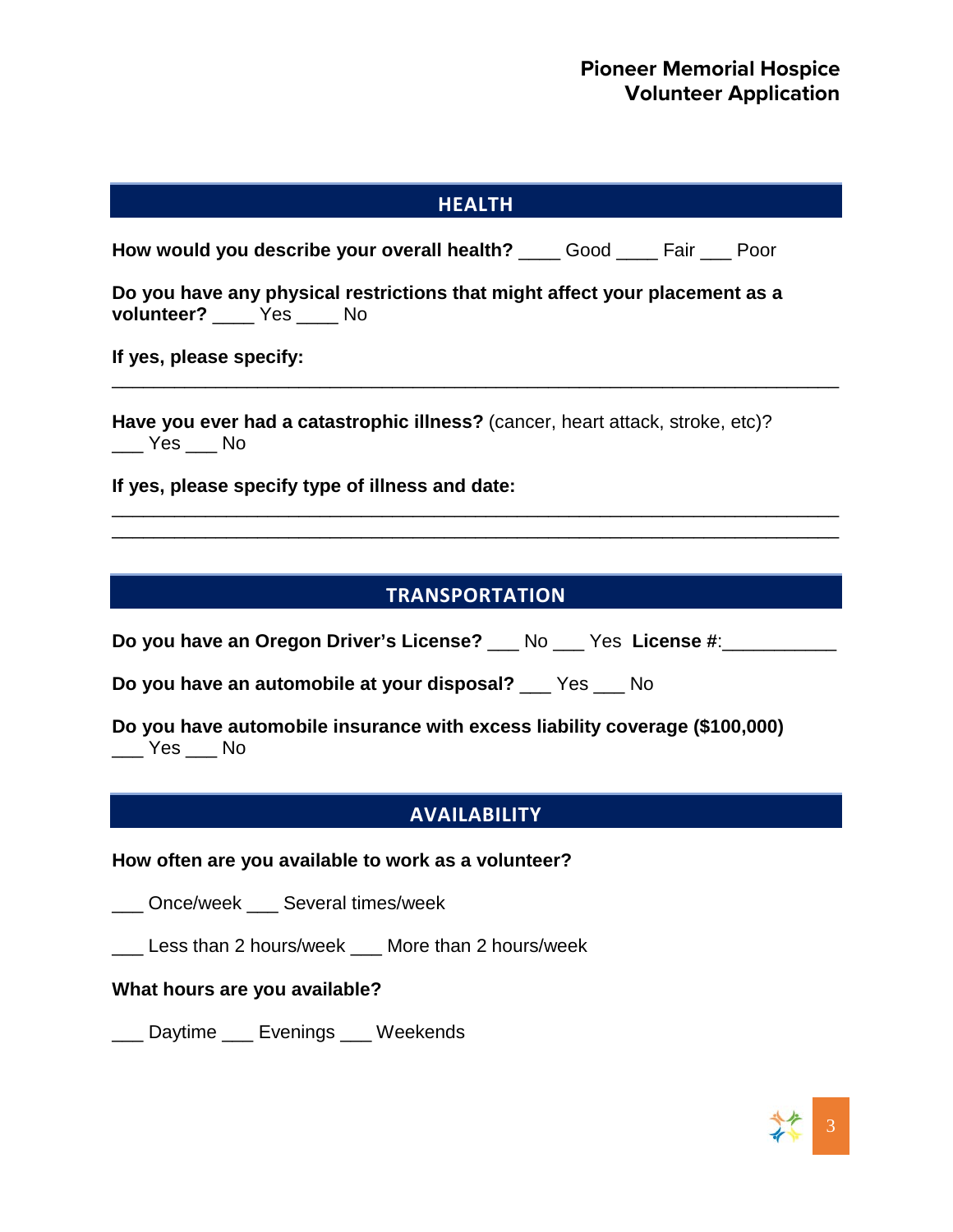# **SKILLS/HOBBIES**

| Do you know a foreign language? ___ Yes ___ No                                |  |  |
|-------------------------------------------------------------------------------|--|--|
|                                                                               |  |  |
| <b>Language proficiency is:</b> Reading Mriting Nerbal                        |  |  |
| Will you work with a person of foreign descent? ____ Yes ____ No              |  |  |
| What are you skills/hobbies?                                                  |  |  |
| ___ Nursing ___ Counseling ___ Hairdressing ___ Public Speaking ___ Typing    |  |  |
| ___ Reading ___ Writing ___ Cooking ___ Event Planning ___ Touch Therapy      |  |  |
| <u>___</u> Music ___ Drama ___ Teaching ____ Arts & Crafts ____ Sports        |  |  |
| ___ Cultural/Religious Guide ___ Aroma Therapy ___ Recording Personal History |  |  |
| ___ Fundraising Efforts ___ Office Support ____ Bereavement Support ___ Other |  |  |
|                                                                               |  |  |

# **Have you ever experienced the death of a close relative or friend?** \_\_\_ Yes \_\_\_ No

| Relationship | <b>Date</b> |
|--------------|-------------|
|              |             |
|              |             |
|              |             |
|              |             |
|              |             |
|              |             |
|              |             |
|              |             |
|              |             |

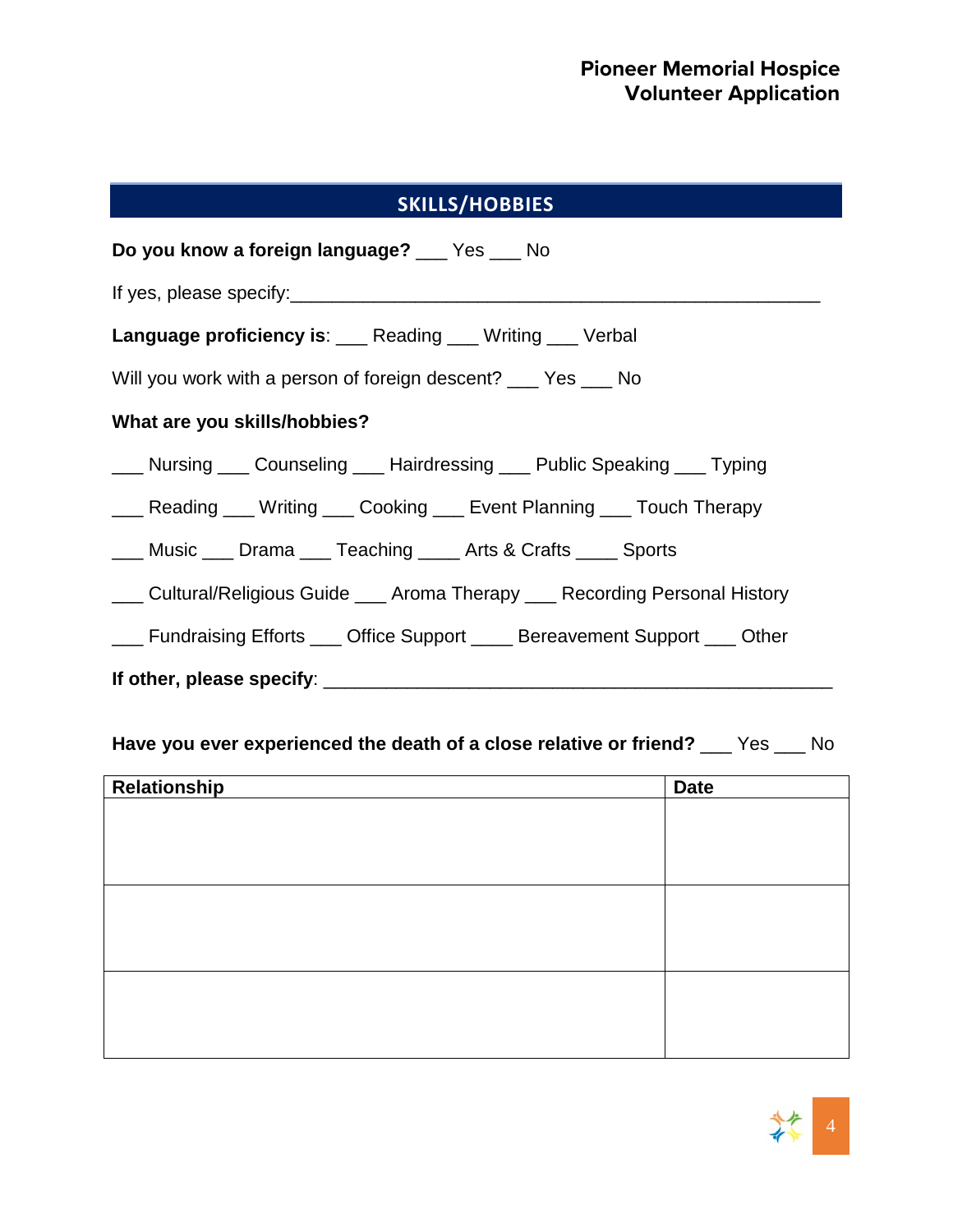# **PERSONAL DATA**

| (This information will be used to help match volunteers with hospice clients).         |  |
|----------------------------------------------------------------------------------------|--|
| Sex: Female Male Birthdate: Children? No No No                                         |  |
| If yes, please list ages of children living at home: ___________________________       |  |
| <b>Religious preference:</b> ___ Protestant ___ Catholic ___ Jewish ___ None ___ Other |  |
|                                                                                        |  |

### **REFERENCES**

**We request three reference for all volunteers. Please provide the following**:

| Relationship: ______________ |  |
|------------------------------|--|
|                              |  |
|                              |  |
|                              |  |
|                              |  |
|                              |  |
|                              |  |
|                              |  |
|                              |  |

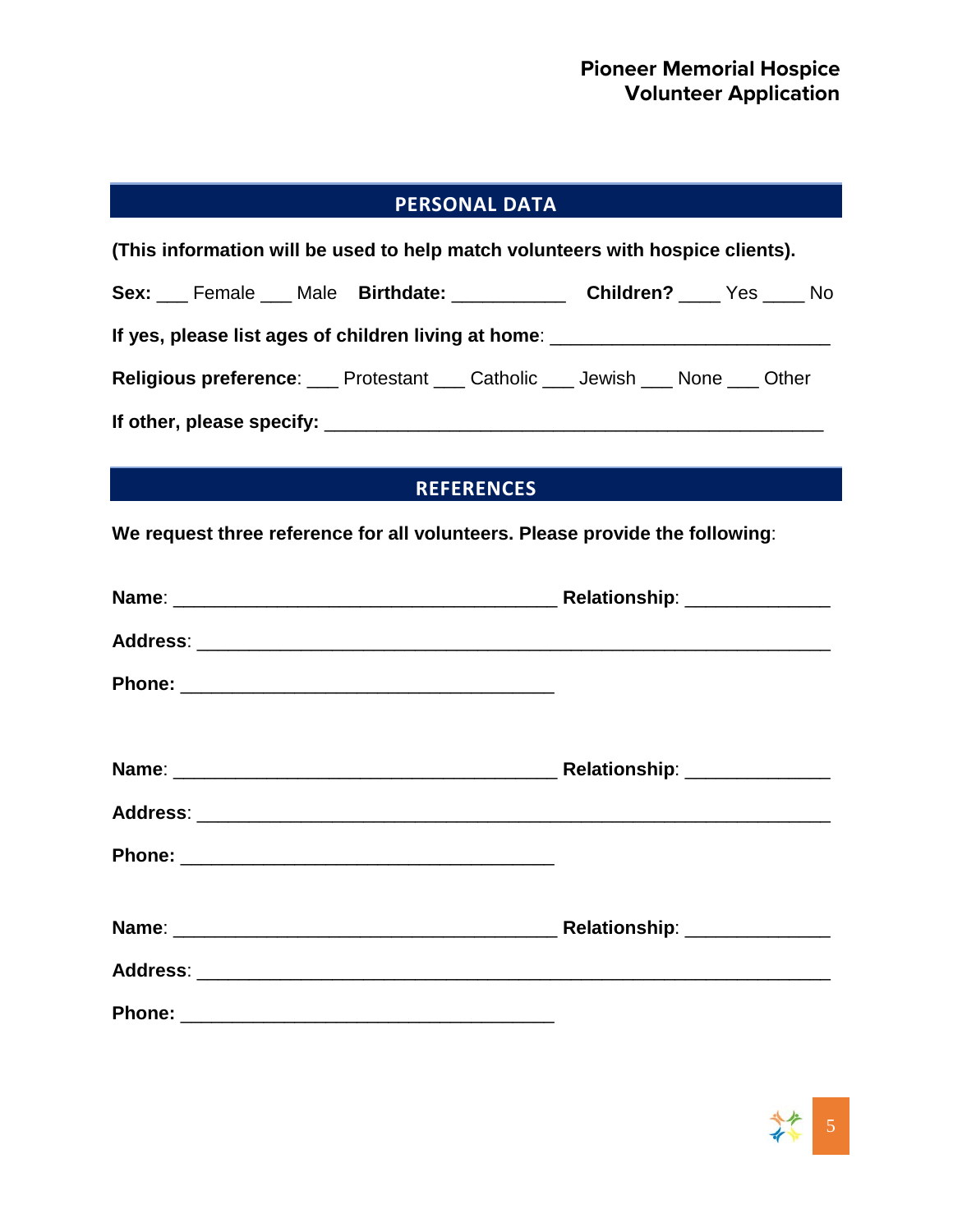#### **PRE-PLACEMENT QUESTIONNAIRE**

**Directions:** For each questions, please check one answer that best describes you, and most closely matches your personality. Be as honest with yourself as you can. All information is confidential.

#### **My main reason for volunteering is:**

- \_\_\_ the desire to contribute to my community;
- \_\_\_ the desire to help others;
- \_\_\_ the desire to feel useful and needed;
- \_\_\_ the desire to develop new skills that will help me in the future;
- \_\_\_ the desire to utilize my specialized knowledge and skills;
- \_\_\_ to gain health career information;
- \_\_\_ to have fun;
- \_\_\_ to meet people, and expand my contacts;
- \_\_\_ to keep busy;
- \_\_\_ to fulfill a requirement for a course, a job, or a professional group; and/or
- \_\_\_ to build a resume of transferable experience.
- \_\_\_ I am more outgoing.
- \_\_\_ I am more Introverted.
- \_\_\_ I usually remain calm under pressure.
- **\_\_\_\_** I usually get excited under pressure.
- \_\_\_ I usually take criticism constructively.
- \_\_\_ I am usually sensitive, and personally hurt by criticism.
- \_\_\_I am comfortable communicating with people from backgrounds different from my own.
- \_\_\_ I am uncomfortable communicating with people from backgrounds different from my own.
- \_\_\_ I can set priorities easily, and I am organized.
- \_\_\_ I am not terribly organized, and have difficulty setting priorities.
- \_\_\_ I would be upset and uncomfortable around an older, confused patient.
- \_\_\_ I am understanding and patient, and accepting of an older, confused patient.
- \_\_\_ I am a worker.

\_\_\_ I am a boss.